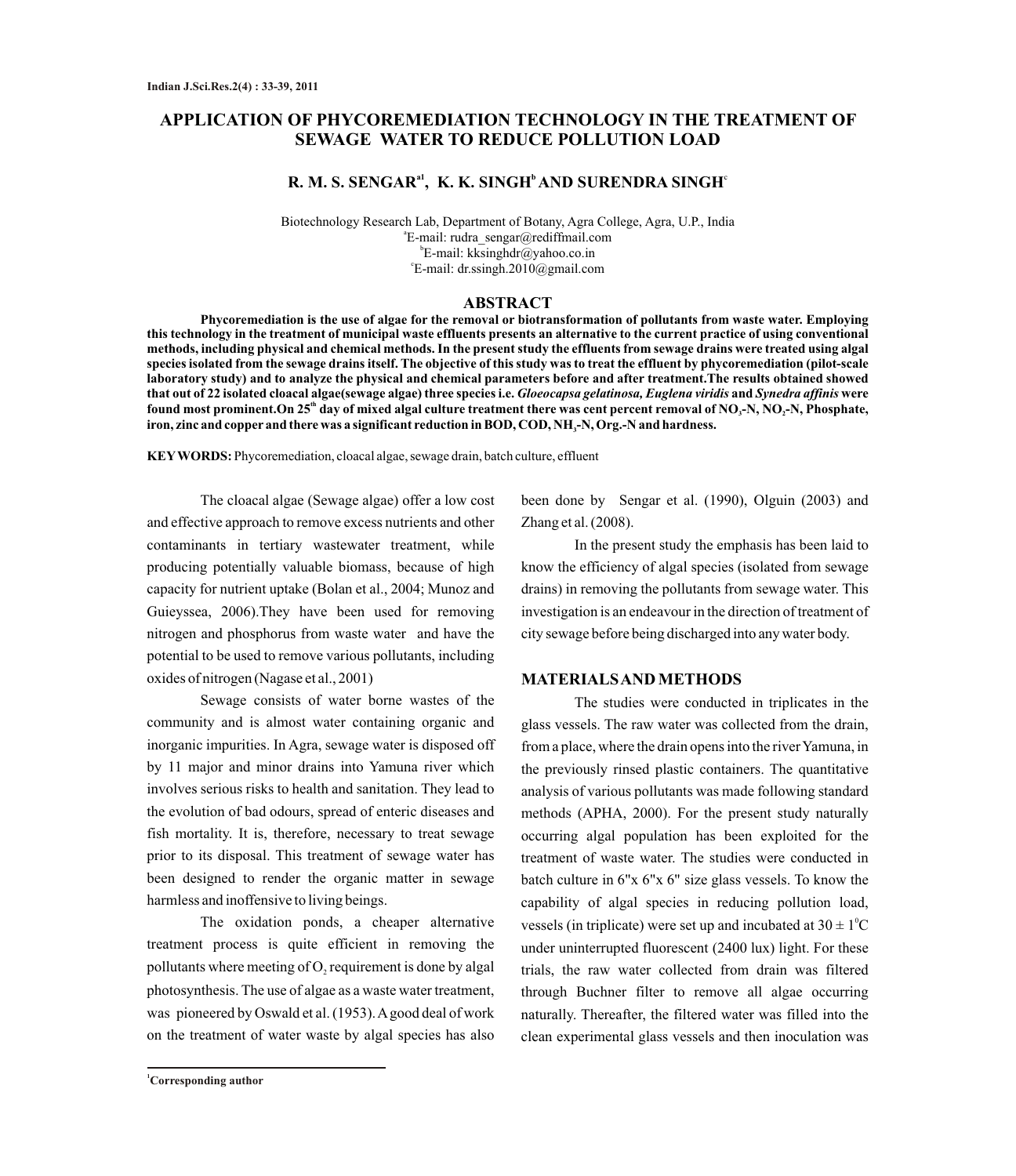done by the mixed algal species. The vessels were incubated as stated above. In all three experimental sets the analysis of various pollutants was done at 5 days intervals up to 25 days, drawing the required volume of water from the experimental vessel. The algal biomass was also calculated at 5 days intervals.

#### **RESULTS**

The results of the quantitative changes in algal biomass and different pollutants of sewage water during the treatment period are presented in the table 1-2 and figures 1-2. It was observed that sewage water incubated in glass vessels at optimum light and temperature, the naturally occurring algal forms present in unfiltered raw water multiplied and made their visible appearance on  $5<sup>th</sup>$  day. The maximum algal biomass (dry wt.) production was noticed on 25<sup>th</sup> day of experiment which was in increasing order from  $5<sup>th</sup>$  day. This growth of algae has changed the pollution load of sewage water.

The pH of pre-treated water was 8.1 and then no change was found on  $5<sup>th</sup>$  day but from  $10<sup>th</sup>$  day onward decrease in pH was noticed and finally on  $25<sup>th</sup>$  day it became 7.1. The initial DO of sewage water was 0.8mg/l and on  $5<sup>th</sup>$ day onward there was an increase in DO content and on  $25<sup>th</sup>$ day there was  $875\%$  increase of dissolved  $O<sub>2</sub>$ . On the other hand there was decrease in BOD and COD level from 5<sup>th</sup> day treatment to  $25<sup>th</sup>$  day and it has reduced to the level of 96.2% and 82.0% respectively.

All four types of nitrogen were recorded in the raw sewage water. Out of all NH<sub>3</sub>N and Org,-N were recorded in high quantities. There was cent percent removal of  $NO<sub>3</sub>-N$ and  $NO<sub>2</sub>-N$  on  $20<sup>th</sup>$  day. The Phosphate is also an essential nutrient for the healthy growth and development of algal species. In the pre-treated sewage water, initial concentration of phosphate was very low i.e. 0.12 mg/l There was complete removal of phosphate on  $20<sup>th</sup>$  day.

Like other pollutants the reduction in hardness was maximum i.e. 19.2, 39.2, 58.9, 86.8 and 96.9% on  $5^{\text{th}}$ ,  $10^{\text{th}}$ ,  $15<sup>th</sup>$ ,  $20<sup>th</sup>$  and  $25<sup>th</sup>$  day respectively. The removal of heavy metals was also found appreciable. Complete removal of Fe, Zn and Cu was observed on  $20<sup>th</sup>$  day. Iron was also

completely used by all remaining algal species on  $20<sup>th</sup>$  day in table-1.

#### **Algal Species Recorded During Mixed Culture Treatment**

After removing the suspended matter from the sewage water, the decanted sewage water was taken for the microscopic examination to observe the algal species in it for their quantitative and qualitative observation. On the basis of percentage abundance the algal species were classified into three categories i.e. highly prominent (abundance more than  $10\%$ ), prominent(between  $3-10\%$ ) and less prominent(less than 3%). In the pre treated sewage water total 22 species were recorded out of which only three species i.e. *Gloeocapsa gelatinosa, Euglena viridis* and *Synedra affinis* were observed most prominent. But during the experiment, *Oscillatoria sp*. and *Phormidium corium* multiplied and achieved their position in most prominent category while *Gloeocapsa gelatinosa* and *Synedra affinis* became less prominent respectively, While on  $25<sup>th</sup>$  day *Oscillatoria sp., Phormidium corium, Spirulina laxisima, Scenedesmus quadricauda, Euglena viridis* and *Navicula viridula* were observed highly prominent.This indicated the competition between the 22 algal species during the treatment period for the utilization of pollutantsin table 2*.*

### **DISCUSSION**

Sewage contains almost all the nutrient elements required for growth of algae. These nutrients are present in the form of complex organic compounds in sewage water; therefore, they are first to be oxidized into assimilable forms before being utilized by algae. This oxidation is brought about by the complex symbiosis of algae and bacteria. The  $O<sub>2</sub>$  liberated by algae is utilized by bacteria which oxidize the organic compounds of the sewage into simple forms which are suitable for healthy growth and development of cloacal algae. Although many kinds of algae are sensitive to large amount of organic wastes in their environment, others are tolerant. During mixed algal treatment process Lakshmi et al., 1990 observed that on first day of experiment *Scenedesmus* and *Chlorella* were dominant while at the end of experiment *Microcystis, Navicula* and *Nitzschia* were dominant but in the present study *Oscillatoria sp, Spirulina*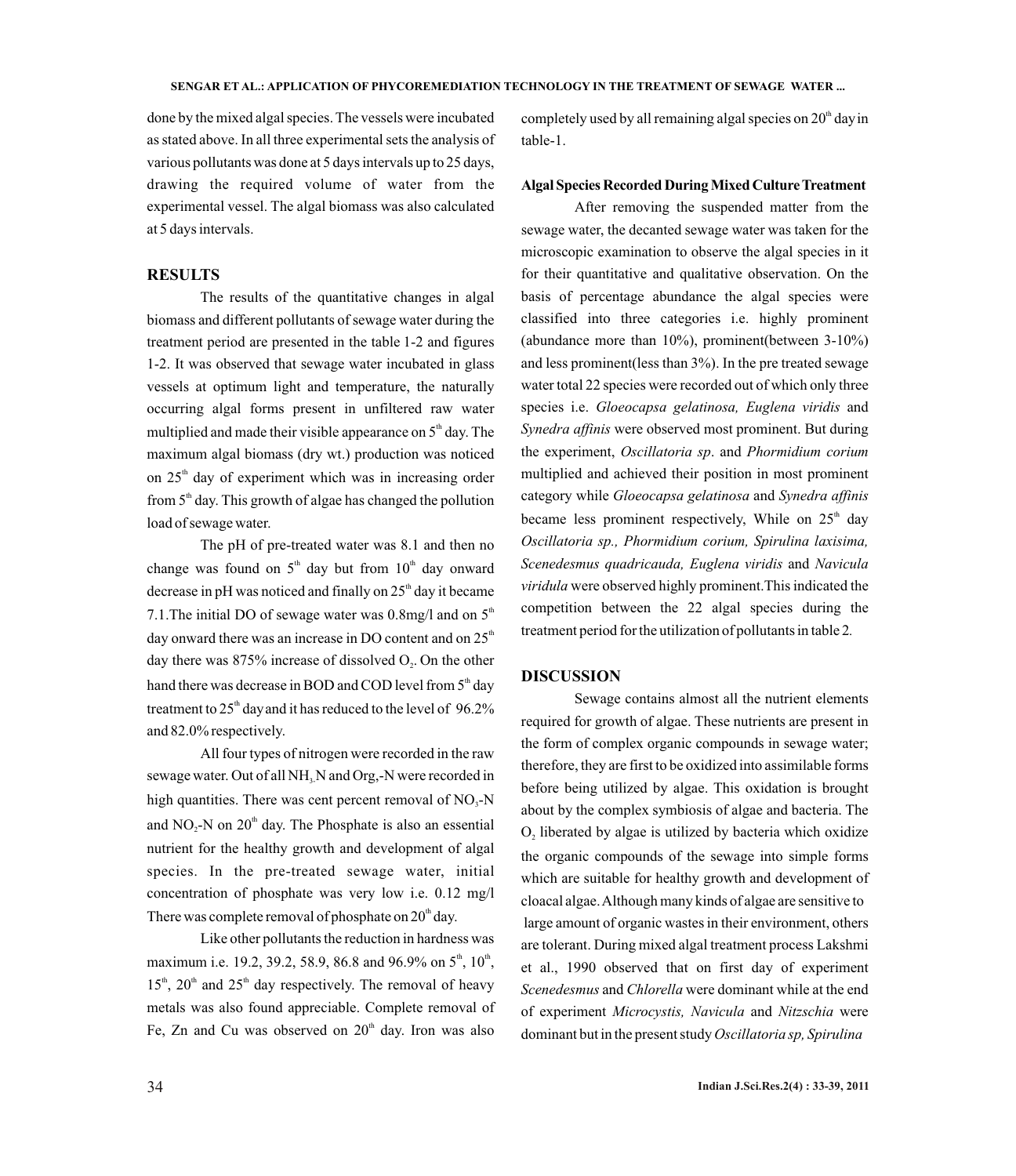|                      | Pre-    |           |                          |               | <b>POST</b> |            | <b>TREATED</b>           |                 | <b>SEWAGE</b>            | <b>WATER</b>   |                          |
|----------------------|---------|-----------|--------------------------|---------------|-------------|------------|--------------------------|-----------------|--------------------------|----------------|--------------------------|
| Parameter            | treated |           |                          |               |             |            |                          |                 |                          |                |                          |
|                      | sewage  | $5th$ day |                          | $10^{th}$ day |             | $15th$ day |                          | $20th$ day      |                          | $25th$ day     |                          |
|                      | water   | $mgl-1$   | % change                 | $mgl-1$       | % change    | $mg1^{-1}$ | % change                 | $mgl-1$         | % change                 | $mg1^{-1}$     | % change                 |
| <b>Algal Biomass</b> | 1.1     | 17.6      | $\overline{\phantom{0}}$ | 38.4          |             | 69.6       | $\overline{\phantom{0}}$ | 104.6           | $\overline{\phantom{0}}$ | 136.4          | $\overline{\phantom{0}}$ |
| pH                   | 8.1     | 8.1       | $00\,$                   | 7.8           | $-3.7$      | 7.6        | $-6.2$                   | 7.4             | $-8.6$                   | 7.1            | $-12.3$                  |
| DO.                  | 0.8     | 0.7       | $-12.5$                  | 1.9           | $+137.5$    | 3.6        | $+350.0$                 | 5.5             | $+587.5$                 | 7.8            | $+875.0$                 |
| <b>BOD</b>           | 390.0   | 456.0     | $+16.9$                  | 342.0         | $-12.3$     | 179.0      | $-54.1$                  | 94.0            | $-75.9$                  | 15.0           | $-96.2$                  |
| <b>COD</b>           | 378.0   | 348.0     | $-7.9$                   | 287.0         | $-24.1$     | 191.0      | $-49.5$                  | 138.0           | $-63.5$                  | 68.0           | $-82.0$                  |
| $NH, -N$             | 16.42   | 14.94     | $-9.0$                   | 12.47         | $-24.1$     | 7.32       | $-55.4$                  | 3.44            | $-79.0$                  | 1.36           | $-91.7$                  |
| Org.-N               | 14.49   | 13.53     | $-6.6$                   | 10.44         | $-27.9$     | 6.28       | $-56.7$                  | 2.32            | $-84.0$                  | 15.0           | $-98.9$                  |
| $NO3-N$              | 0.96    | 0.75      | $-21.9$                  | 0.48          | $-50.0$     | 0.2        | $-73.9$                  | 00 <sup>°</sup> | $-100$                   | $00\,$         | $-100$                   |
| $NO, -N$             | 0.49    | 0.33      | $-32.7$                  | 0.21          | $-57.1$     | 0.08       | $-83.7$                  | $00\,$          | $-100$                   | $00\,$         | $-100$                   |
| Phosphate            | 0.12    | 0.10      | $-16.7$                  | 0.05          | $-58.3$     | 0.02       | $-83.3$                  | $00\,$          | $-100$                   | $00\,$         | $-100$                   |
| Hardness             | 426.0   | 344.0     | $-19.2$                  | 259.0         | $-39.2$     | 175.0      | $-58.9$                  | 56.0            | $-86.8$                  | 13.0           | $-96.9$                  |
| Iron                 | 0.81    | 0.66      | $-18.5$                  | 0.35          | $-56.8$     | 0.17       | $-79.0$                  | 00 <sup>°</sup> | $-100$                   | 0 <sub>0</sub> | $-100$                   |
| Zinc                 | 0.62    | 0.51      | $-17.7$                  | 0.29          | $-53.2$     | 0.17       | $-72.6$                  | 0 <sub>0</sub>  | $-100$                   | $00\,$         | $-100$                   |
| Copper               | 0.25    | 0.19      | $-24.0$                  | 0.0           | $-64.0$     | 0.0        | $-88.0$                  | $00\,$          | $-100$                   | $00\,$         | $-100$                   |

 **Table 1: Treatment of sewage water by mixed Algal Population**

Note : All Values of parameters are in mgl<sup>-1</sup> except pH

| S.No.            | <b>ALGAL SPECIES</b>    | Algae observed at<br>the beginning of<br>experiment | Algae observed<br>during experiment | Algae observed at<br>the end of<br>experiment |
|------------------|-------------------------|-----------------------------------------------------|-------------------------------------|-----------------------------------------------|
| $\mathfrak{1}.$  | Arthrospira platensis   | $++$                                                | $^{+}$                              |                                               |
| 2.               | Gloeocapsa gelatinosa   | $+++$                                               | $^{+}$                              |                                               |
| $\overline{3}$ . | Merismopedia punctata   | $^{+}$                                              | $^{+}$                              |                                               |
| $\overline{4}$ . | Oscillatoria limosa     | $++$                                                |                                     | $^{+}$                                        |
| 5.               | Oscillaroria sp         | $++$                                                | $+++$                               | $+++$                                         |
| 6.               | Phormidium corium       | $++$                                                | $^{+++}$                            | $+++$                                         |
| 7.               | Spirulina laxissima     | $++$                                                | $++$                                | $+++$                                         |
| 8.               | Synchocystis aquatilis  | $^+$                                                |                                     |                                               |
| 9.               | Ankistrodesmus falcatus | $+$                                                 |                                     |                                               |
| 10.              | Chlamydomonas conferta  | $++$                                                | $^{+}$                              |                                               |
| 11.              | Chlorococcum humicola   | $++$                                                |                                     | $^+$                                          |
| 12.              | Chlorella vulgaris      | $^{+}$                                              |                                     | $^{+}$                                        |
| 13.              | Scenedesmus carinatus   | $++$                                                |                                     |                                               |
| 14.              | Scenedesmus qudricauda  | $++$                                                | $++$                                | $^{+++}$                                      |
| 15.              | Euglena viridis         | $+++$                                               | $+++$                               | $+++$                                         |
| 16.              | Phacus pleuronectus     | $++$                                                | $++$                                | $++$                                          |
| 17.              | Cyclotela operculata    | $++$                                                | $^{+}$                              | $+$                                           |
| 18.              | Diatoma vulgare         | $^{+}$                                              |                                     |                                               |
| 19.              | Melosira varians        | $++$                                                | $+$                                 | $^{+}$                                        |
| 20.              | Navicula viridula       | $+$                                                 | $++$                                | $^{+++}$                                      |
| 21.              | Nitzschia subtilis      | $++$                                                | $+$                                 | $++$                                          |
| 22.              | Synedra affinis         | $+++$                                               | $^{+}$                              | $+$                                           |
|                  |                         |                                                     |                                     |                                               |

**Table 2: Development of algal species during mix culture treatment method**

**+++** Highly prominent, **++** Prominent, **+** Less prominent, -Absent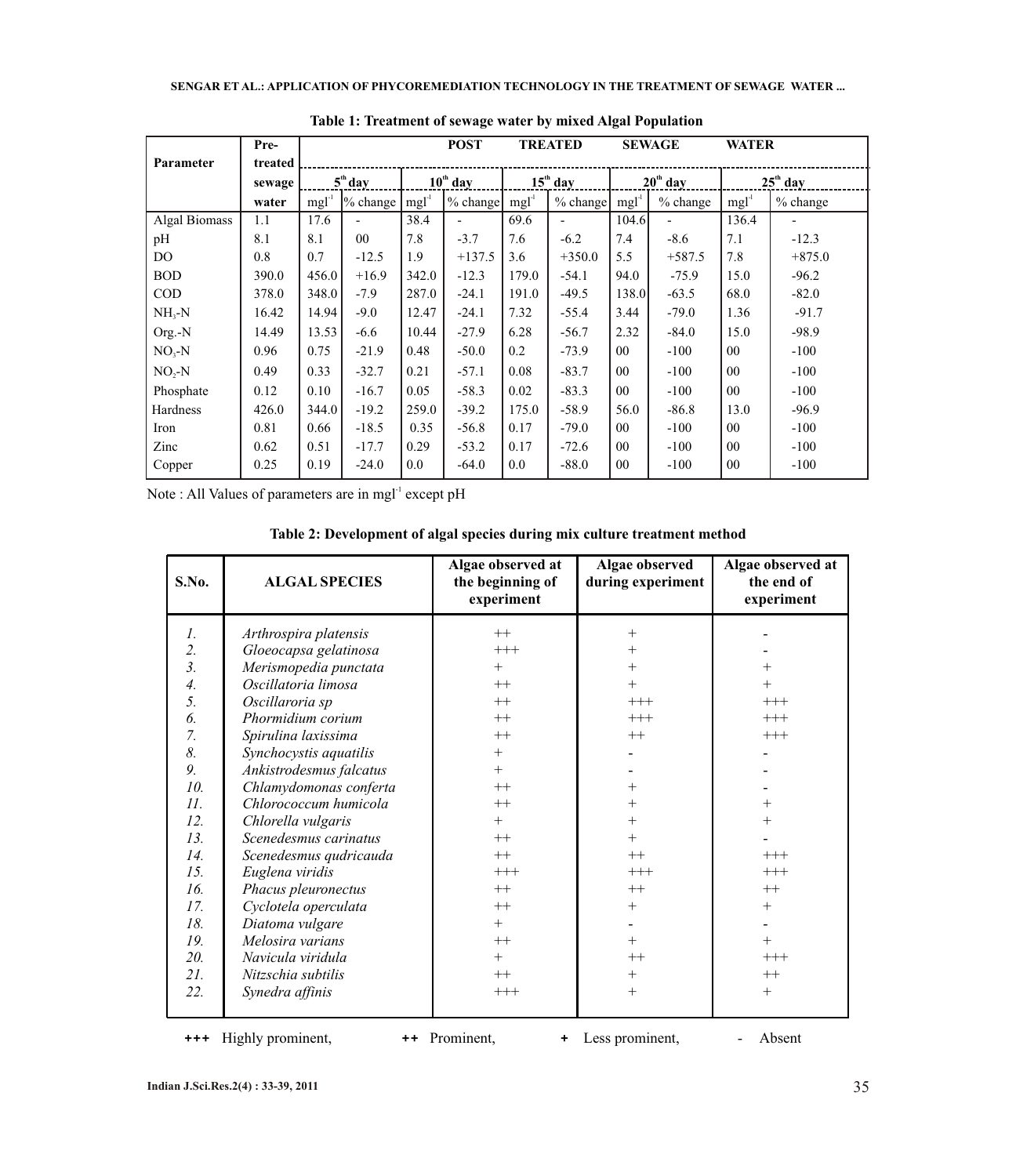

**Figure 1 : Histograms showing the effect of algal species in reducing pollution load in drain water on different days of treatment**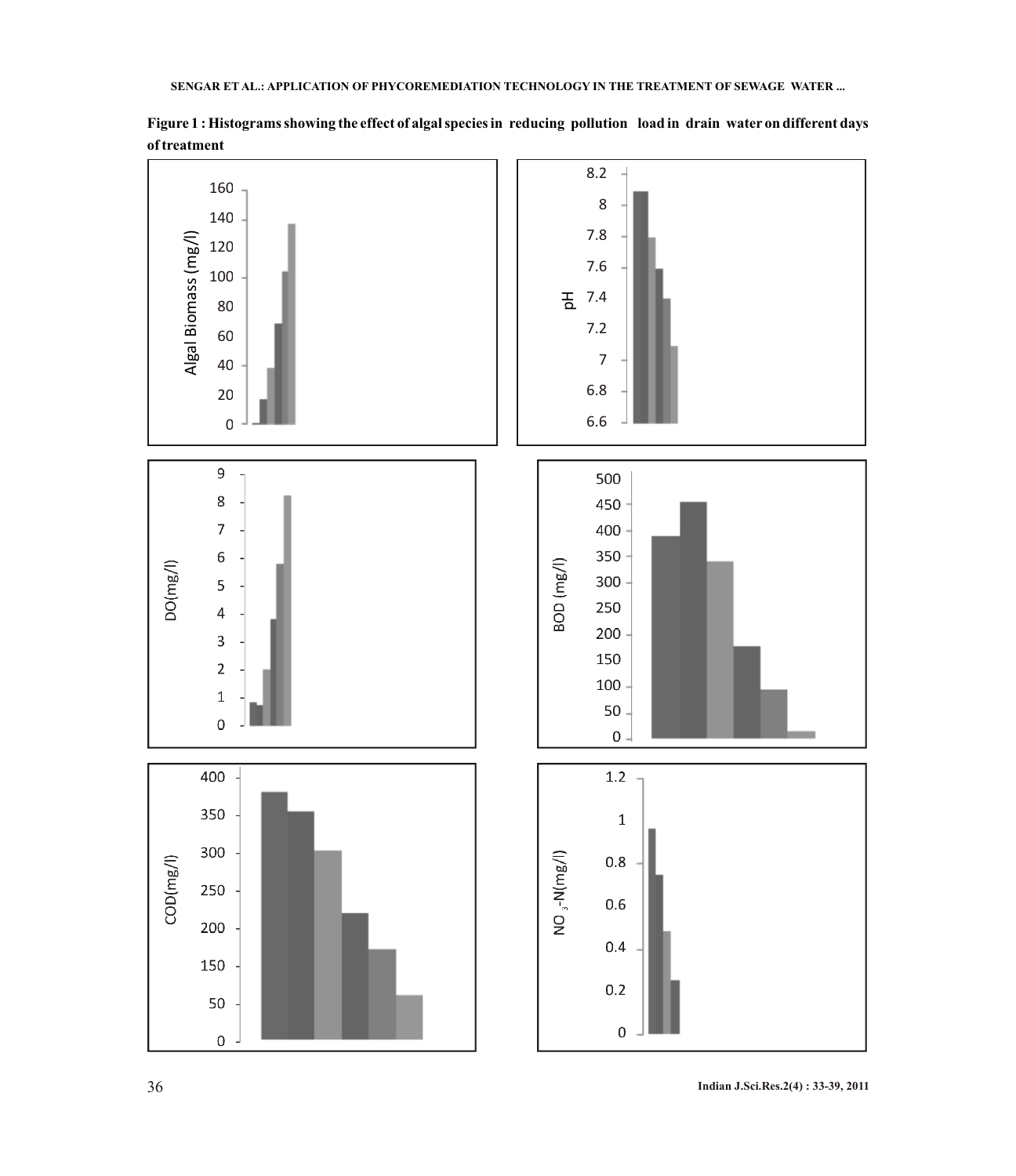

**Figure 2 : Histograms showing the effect of algal species in reducing pollution load in drain water on different days of treatment** 



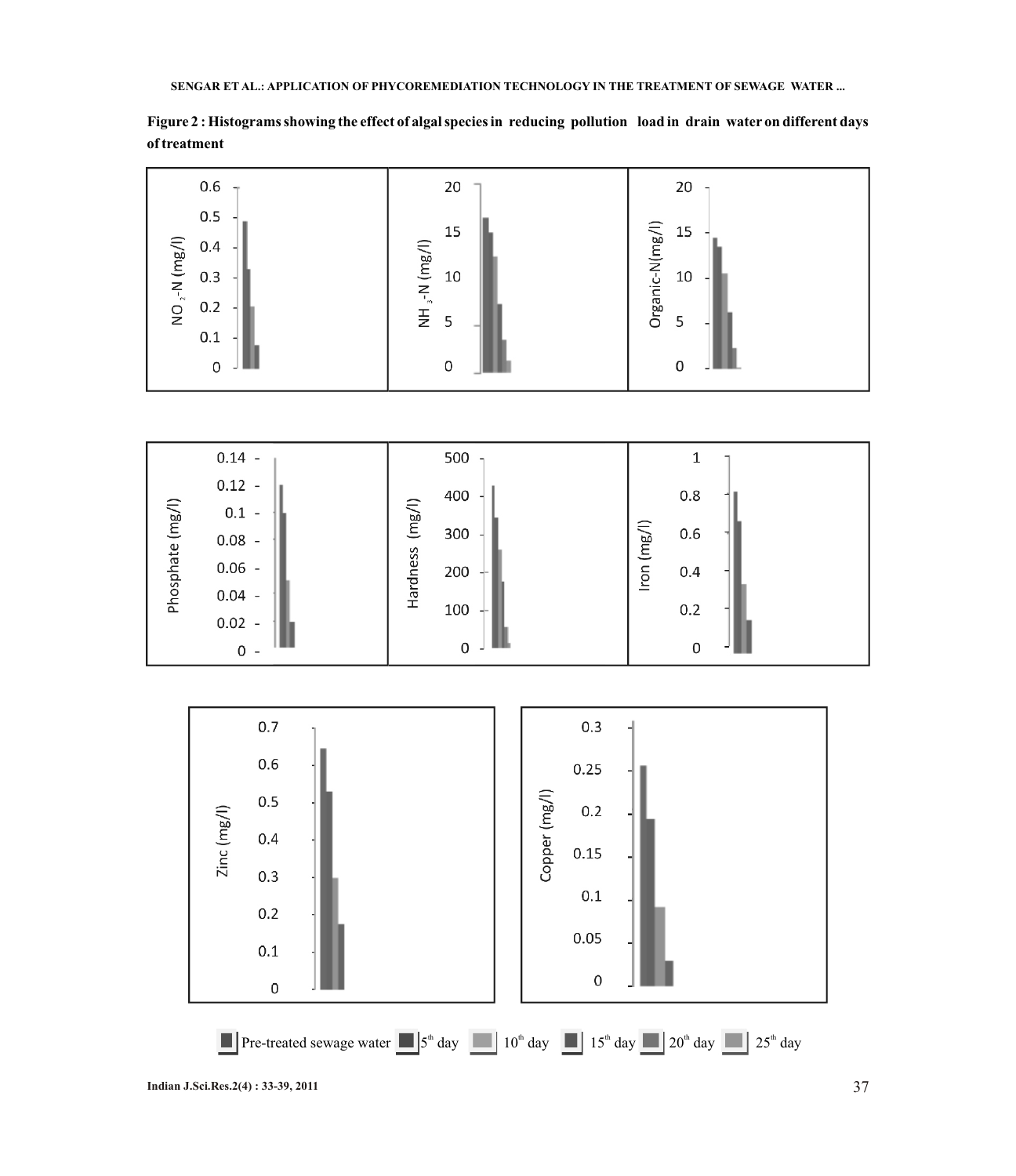*laxissima, Phormidium corium, Scenedesmus quadricauda, Euglena viridis* and *Navicula viridula* were highly prominent.

Algae excrete no other gas than  $O$ , during their exponential phase of growth. Normally only a minimum amount of soluble organic material is excreted and therefore, in a living state, they do not increase the amount of organic matter in a pond. During the experiment initial biomass was very less. But it was observed that algal biomass increased with duration due to multiplication and uptake of necessary nutrients from sewage water. The maximum biomass was achieved on  $25<sup>th</sup>$  day of culture after that there was declination in growth.

The change in pH was observed in the treated water which decreased gradually. It was due to the removal of various salts or metallic ions. This lowering of pH was also due to the microbial activity which in turn increases the decomposition of organic matter. Klein (1972) stated that pH change cause a shift in the relative abundance of various genera in the aquatic system, which is in conformity with the present investigation where along with the decrease in pH i.e. from 8.4 to 7.1 cause the change in abundance of microalgae like *Oscillatoria, Phormidium, Spirulina, Scenedesmus,Euglena* and *Navicula*.

The DO content in the sewage water may be increased either by absorption of  $O<sub>2</sub>$  from atmosphere, advective gains, reduction of nitrate, reduction of nitrite, reduction of sulphates or by photosynthetic oxygenation by cloacal algae. Out of these reasons, the photosynthesis appeared to be the main factor in aquatic habitat. The high DO content in the water of sewage helps in the self purification .In the present investigation, in the initial stage i.e. on  $5<sup>th</sup>$  day, the DO decrease while BOD increases, it was due to an increased bacterial activity and low algal growth. Similar observations were also reported by Sengar et al., (1990). Jayangouder et al., (1983) studied the reduction of organic pollution load and BOD from slaughter house effluent using *Spirulina* and *Chlorella* sp. and also reported that *Chlorella vulgaris* induced progressive reduction in both BOD and COD of the effluent and this could be attributed to the high algal growth rate and intense photosynthetic activities.

Bokil and John(1981) recorded 78-83% reduction of COD from domestic sewage by mixed algae while authors have noted this reduction from 7.9-82%.Further the removal of all four types of  $N$ , was more pronounced. Organic-N and  $NH<sub>3</sub>-N$  were reduced 91.7 and 98.9% respectively on  $25<sup>th</sup>$  day of treatment, while NO<sub>2</sub>-N and NO<sub>2</sub>-N were completely removed on  $20<sup>th</sup>$  day. Since NO<sub>3</sub>-N is the best source of nitrogen to algae hence there was manifold increase in algal biomass which in turn increase the removal of various pollutants.

Algae appear to offer the most easily exploited biological system for extracting phosphorus from domestic sewage. In the present investigation there was cent percent removal of phosphorus on  $20<sup>th</sup>$  day which is in conformity with the data presented by Lakshmi et al., (1990). Similarly various algal species take up the salts from the sewage and thus there was a gradual reduction in hardness level which is co-related with the uptake of Ca and Mg from sewage. There was 96.9% reduction of hardness in the experimental set.

Therefore, it can be said that algal species in sewage may be used as a device for sewage purification and also as a method for the recovery of valuable food materials from the sewage.

Finally the benefits of phycoremediation can be summarized as :

Ability of cloacal algae to tackle more than one problem simultaneously which is not possible by conventional physical and chemical methods.

The commercial benefits could be derived from the biomass and other extracellular products.

Cost effective as it saves energy and lot of chemicals.

Natural oxygenation of environment.

Possible co-production of biofertilisers.

### **ACKNOWLEDGEMENT**

We thank the Secretary and Principal, Agra College, Agra, India, for continuous encouragements and providing us with the necessary infrastructure and facilities required for the study.